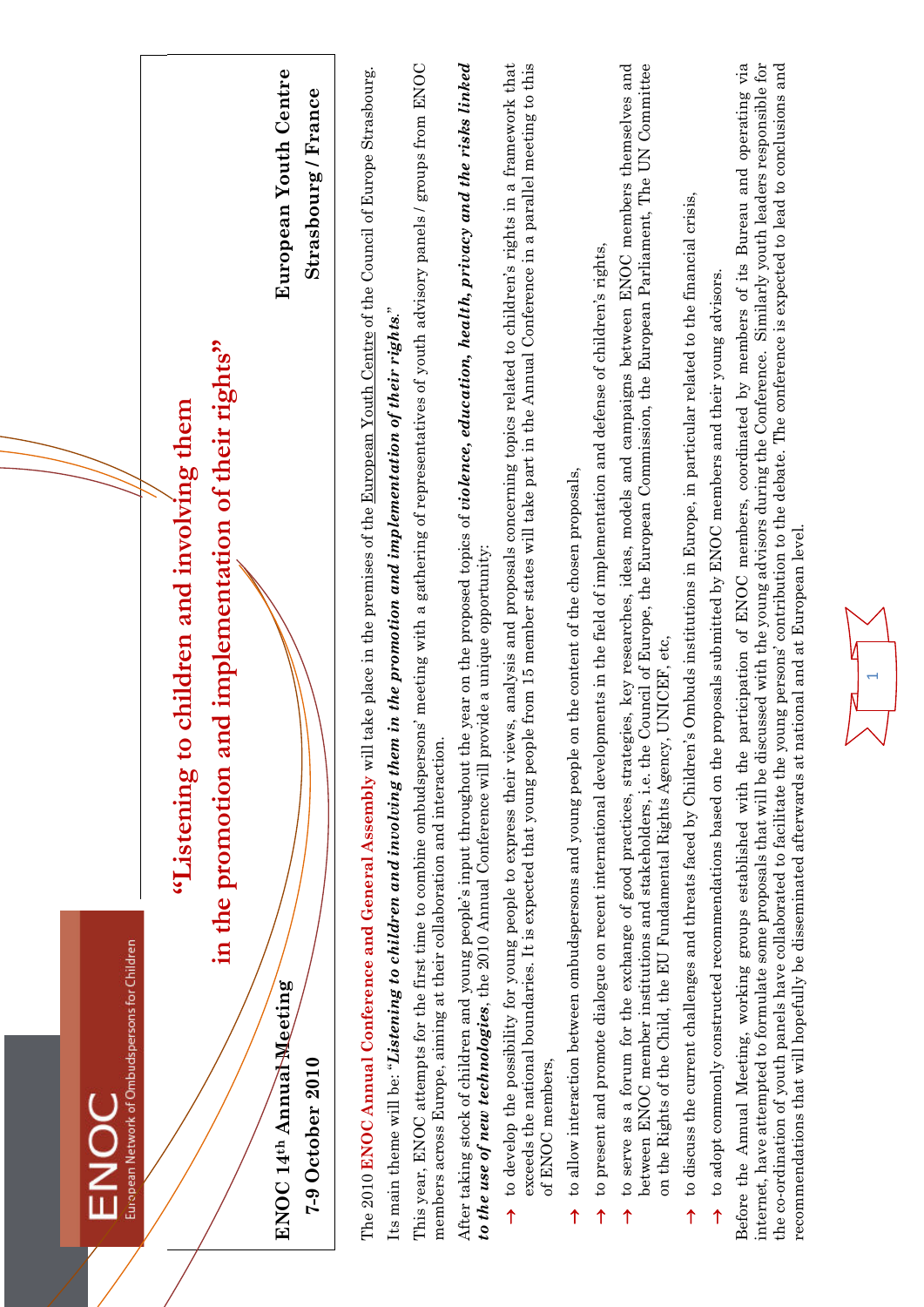|                  | (Plenary session, room: S.01)                                                                                                                                                                                                                                                                                |                                                                                                                                                                                                                                                                                                                                                                                       |
|------------------|--------------------------------------------------------------------------------------------------------------------------------------------------------------------------------------------------------------------------------------------------------------------------------------------------------------|---------------------------------------------------------------------------------------------------------------------------------------------------------------------------------------------------------------------------------------------------------------------------------------------------------------------------------------------------------------------------------------|
|                  | Moderator: Ms. Dominique VERSINI, ENOC Chair                                                                                                                                                                                                                                                                 | Election of the Chairpersons for 2010/2011 and 2011/2012                                                                                                                                                                                                                                                                                                                              |
| 08.30:           | Registration of participants                                                                                                                                                                                                                                                                                 | and of the members of the Bureau (Secretary and Treasurer)                                                                                                                                                                                                                                                                                                                            |
| 09.00:           | Welcome by Ms. Dominique Versini, ENOC Chair<br>Introduction to the programme, George Moschos                                                                                                                                                                                                                | 13.00-14.30: Lunch break                                                                                                                                                                                                                                                                                                                                                              |
| 09.15:           | Foreword by Ms. Maud de Boer-Buquicchio, Deputy<br>"Supporting a strategic approach to children's rights"<br>Secretary General of the Council of Europe<br>Questions and Discussion                                                                                                                          | $2-3$ minutes<br>(Every member will make a short intervention,<br>Moderator: Ms. Maria Kaisa AULA<br>Presentations by members<br>14.30:                                                                                                                                                                                                                                               |
| 09.45:           | "The current stage of the European strategy on the Rights<br>DG Justice,<br>Coordinator,<br>of the Child - The E.U. programme on fundamental rights"<br>Mr. Aleksandar Romanovic, Children's Rights<br>Fundamental Rights and Union Citizenship,<br>Questions and Discussion<br>European Commission          | maximum (300 words), on the basis of its summary annual report<br>power point presentation of 3 slides, which will include the main<br>characteristics of the institution and the most important and<br>which should have been sent to the secretariat before the event. $\underline{A}$<br>innovative activities of the year will help each intervention.)<br>Coffee break<br>17.00: |
| 10.15:           | Mr. Jean Zermatten, Vice Chair of the UN Committee on<br>The role of the UN Committee on the Rights of the Child<br>in combating threats faced by Children's Ombuds<br>institutions - Introducing the General Comment n°12 on<br>Questions and Discussion<br>the Rights of the Child<br>child participation" | Speaker: Ankie Vandekerckhove, Council of Europe expert<br>Presentation of the Council of Europe Guidelines on Child<br>Foreword by Mr. Edo Korljan, Council of Europe Public and<br>Private Law Division<br>Friendly Justice<br>advisor<br>17.30:                                                                                                                                    |
| 11.00:<br>10.50: | UN Special Representative on<br>s of the UN<br>"The implementation of the recommendation<br>Ms Marta Santos Pais,<br>Violence against Children<br>Study on Violence"<br>Coffee break                                                                                                                         | Closure of the first day meeting<br>Ŧ<br>18.00:                                                                                                                                                                                                                                                                                                                                       |
| 11.30:           | of the $2009$<br>Report on the ENOC annual activities by the ENOC Chair<br>Financial report by the Treasurer: approval<br>accounts and 2010 budget<br><b>ENOC</b> Business:                                                                                                                                  | 19.00-20.30: Reception hosted by the Permanent Representation to<br>the Council of Europe of Finland and Ambassador Irma<br>Address: 31, quai Mullenheim 67000 Strasbourg<br>ERTMAN.                                                                                                                                                                                                  |

**Thursday 7 October 2010**

Thursday 7 October 2010

2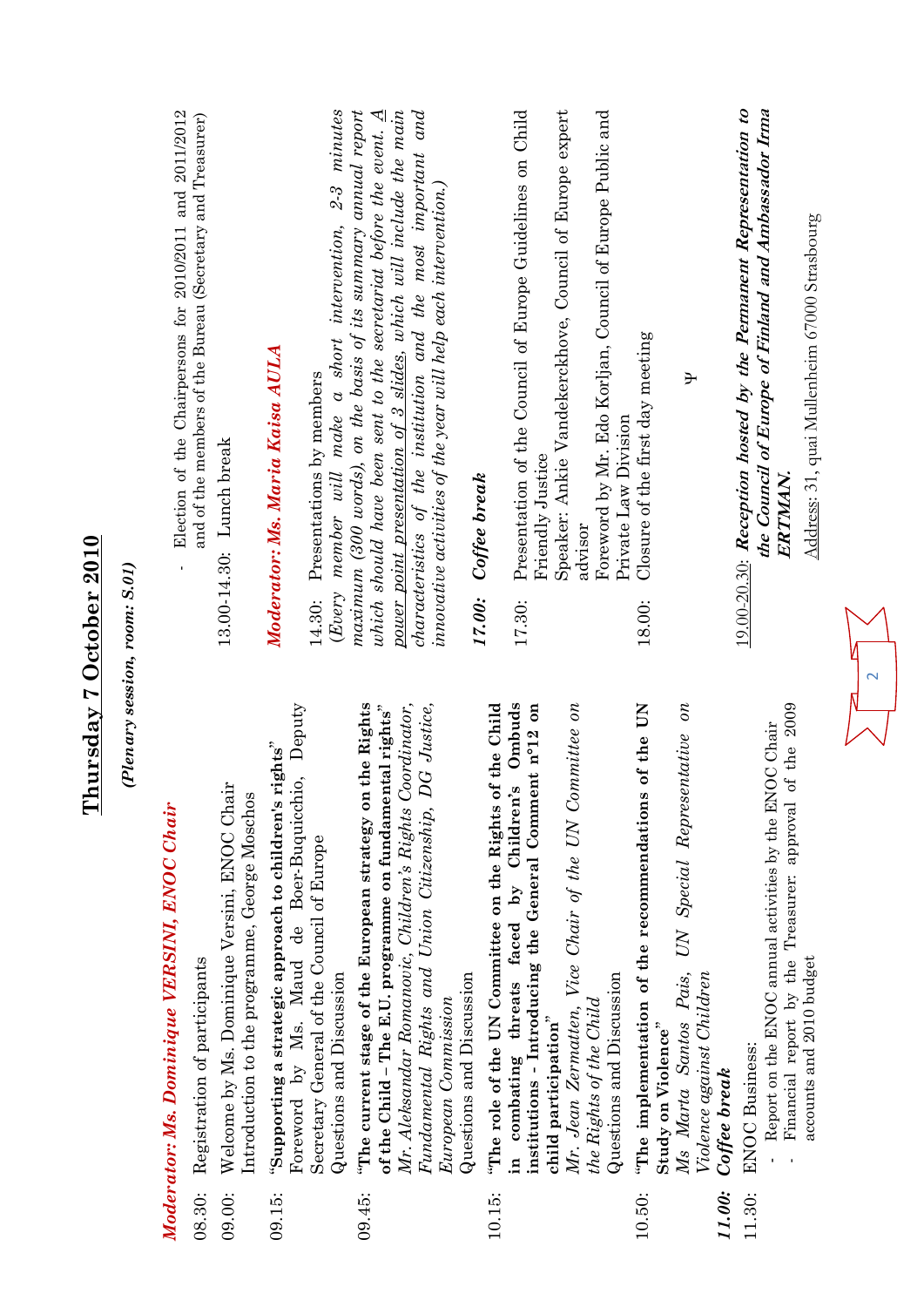|                  | Friday 8 October 2010                                                                                                                                                                                                                                                                                    |                                                                                                                                                                                                                                                                                                                                                   |
|------------------|----------------------------------------------------------------------------------------------------------------------------------------------------------------------------------------------------------------------------------------------------------------------------------------------------------|---------------------------------------------------------------------------------------------------------------------------------------------------------------------------------------------------------------------------------------------------------------------------------------------------------------------------------------------------|
|                  | (Plenary session, room: S.01)                                                                                                                                                                                                                                                                            |                                                                                                                                                                                                                                                                                                                                                   |
|                  | Moderator: Mr. George MOSCHOS                                                                                                                                                                                                                                                                            | Moderators: Ms. Emily LOGAN and Mr. George MOSCHOS                                                                                                                                                                                                                                                                                                |
| 09.00:           | 6 <sup>1</sup><br>Protocol<br>provide a communications procedure for the ${\rm CRC}^n$<br>Ms. Leda Koursoumba, Chair of the working-group<br>Progress on drafting of the new Optional<br>"Access to Justice ENOC Working Group"<br>Questions and Discussion                                              | young<br>(This session will take place in the $\overline{{\it Palais de l'Europe}}, {\it Room~5}$ )<br>and<br>session: Ombudspersons<br>advisors in open debate<br>Joint<br>$14.30 - 16.00$ :                                                                                                                                                     |
| 09.30:           | Topics: Violence (plenary room: S.01) - Health (room:<br>Mr. Peter Newell, ENOC Expert Adviser<br>Parallel workshop sessions                                                                                                                                                                             | Europe<br>$\sigma$ f<br>Opening of the session-"The value of listening to children"<br>Council<br>HAMMARBERG,<br>Commissioner for Human Rights:<br>$\mathbf{B}_{\mathbf{y}}$ Mr. Thomas                                                                                                                                                           |
|                  | summarizing the contributions of members and presenting<br>focuses on one topic. The session starts with a keynote<br>Participants are divided into two groups, each of which<br>speech by the coordinator of the working group,<br>S.3.1).                                                              | point. For every topic, 20 minutes are dedicated to young advisors'<br>In the following, young persons address comments and proposals to<br>also ask the young persons' opinion on the proposals they have<br>prepared so far. All proposals are listed and presented in power<br>the ombudspersons, who react to them and discuss. Ombudspersons |
|                  | groups of 5 the presented proposals. Lastly, they assemble<br>and discuss together the proposals that will be included in<br>proposals for discussion. Two relevant good practices are<br>presented by members. Then, participants discuss in small<br>the agenda of the debate with the young advisors. | ombudspersons<br>$\mathfrak{c}_4$<br>minutes<br>$\overline{20}$<br>and<br>$\rightarrow$ Education<br>proposals/questions.<br>proposals/questions<br>$\rightarrow$ Violence                                                                                                                                                                        |
| 11.00:<br>11.30: | Topics: Education (plenary room: S.01) - Internet (room:<br>Following the above pattern<br>Parallel sessions (2 <sup>nd</sup> part):<br>Coffee Break<br>S.3.1)                                                                                                                                           | Joint session: Ombudspersons and young advisors<br>in open debate (continuation and conclusion)<br>$\rightarrow$ New technologies<br>Coffee Break<br>$\rightarrow$ Health<br>$16.30 - 18.30$ :<br>16.00:                                                                                                                                          |
| $13.00 - 14.30:$ | Lunch break                                                                                                                                                                                                                                                                                              | 19.15: Reception hosted by the Mayor of Strasbourg<br>Đ<br>Address: 9 Place Broglie                                                                                                                                                                                                                                                               |
|                  |                                                                                                                                                                                                                                                                                                          |                                                                                                                                                                                                                                                                                                                                                   |